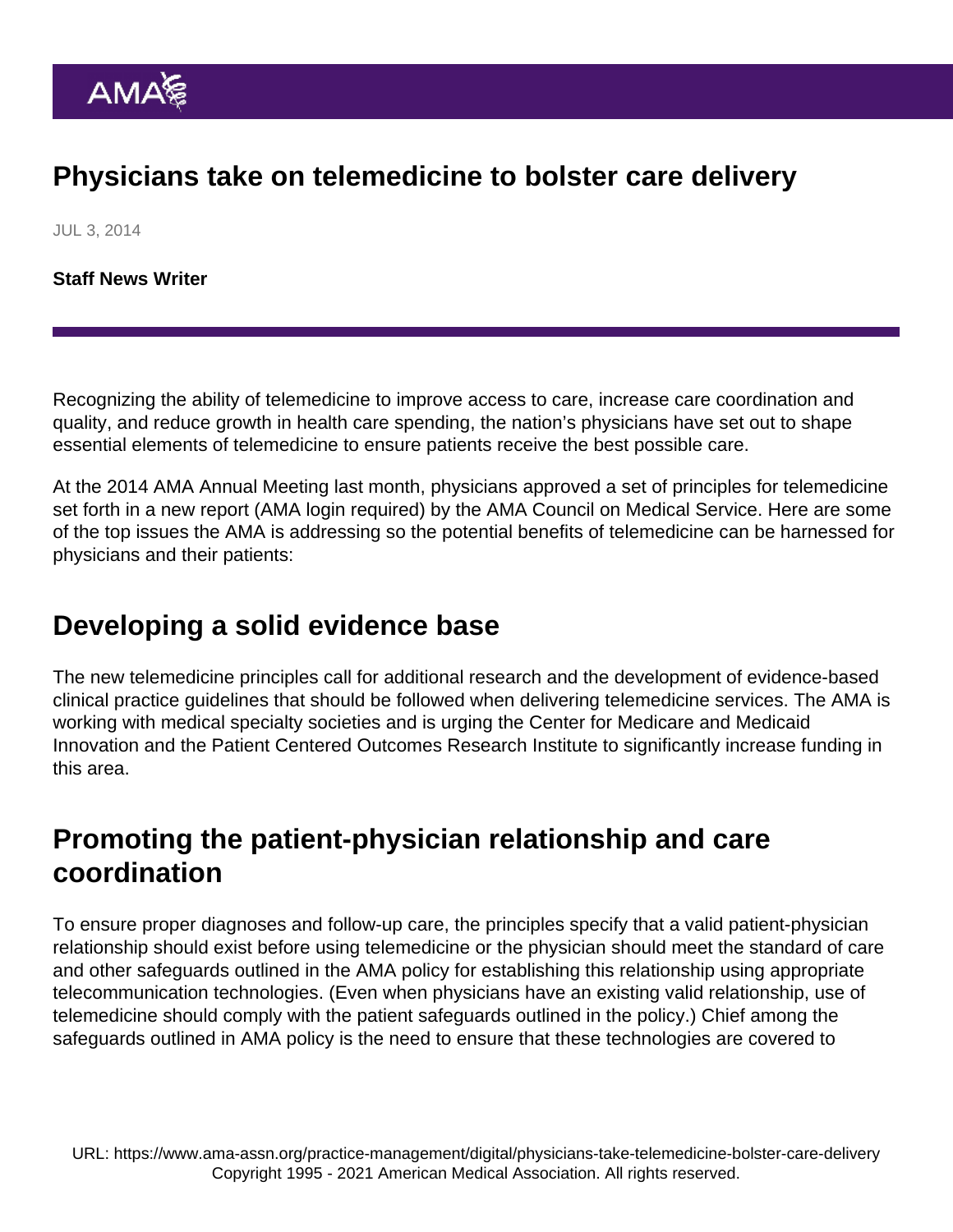enhance care coordination and information-sharing between those who provide virtual care and inperson care.

## Ensuring physicians are able to practice in the patient's state

The AMA is working with the Federation of State Medical Boards and other stakeholders to advance an interstate compact that would streamline the licensing process, removing administrative and financial barriers to licensure in more than one state and facilitating the responsible practice of telemedicine across state lines. The principles call for physicians to be licensed where the patient receives the services and to follow that state's medical practice laws.

## Identifying technical solutions and requirements

Telemedicine technology also must facilitate easy information sharing and comply with Health Insurance Portability and Accountability Act (HIPAA) privacy and security requirements. The AMA is working with telemedicine stakeholders to identify solutions and establish technical standards.

#### Enabling appropriate reporting, payment and coverage

Medicaid programs in 46 states and the District of Columbia offer some form of payment for telemedicine services, but the definition and regulation of telemedicine varies considerably. Similarly, coverage by private insurers is quite different from one payer to another. The new telemedicine principles call for additional pilots that can demonstrate which kinds of payment and delivery models